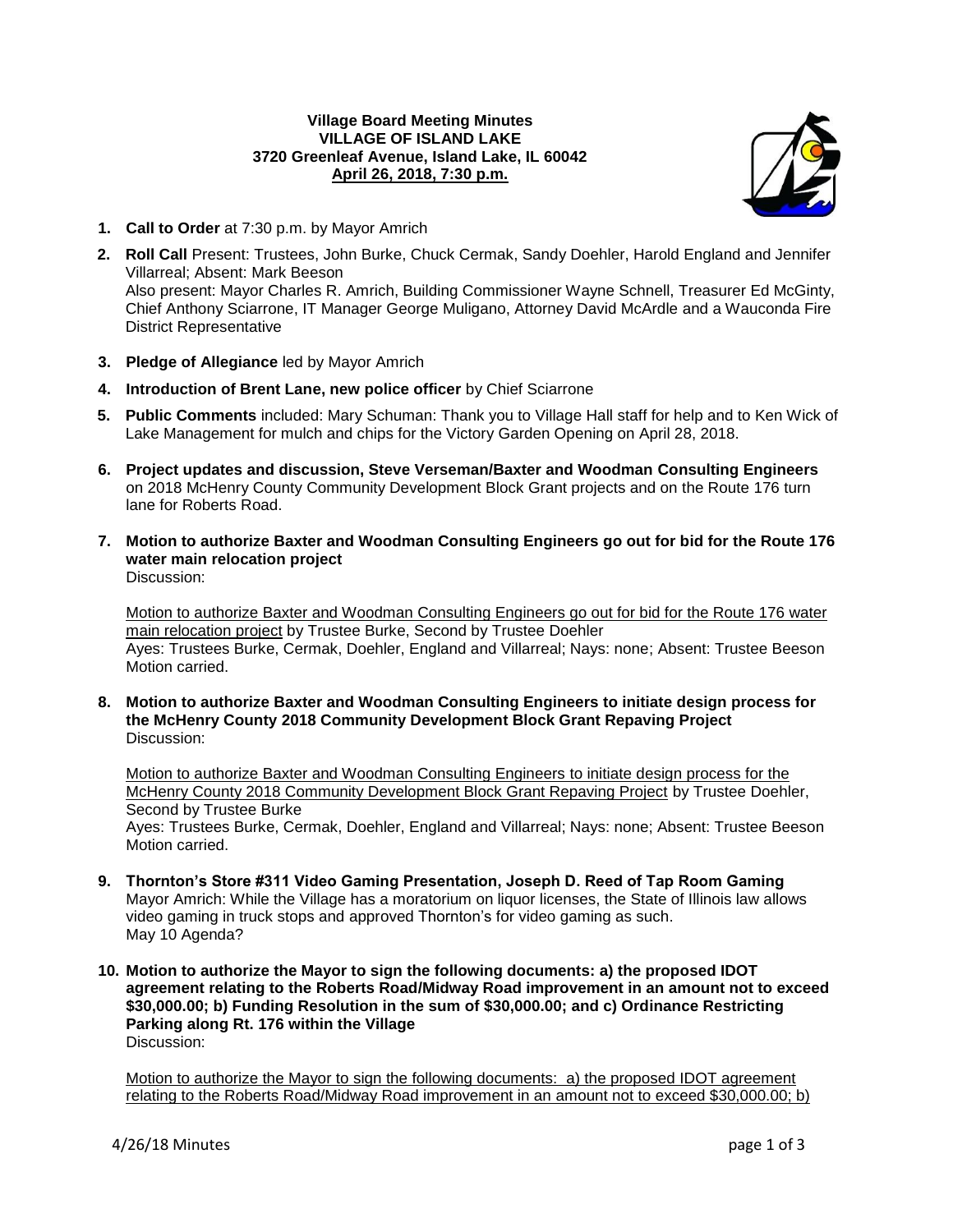Funding Resolution in the sum of \$30,000.00; and c) Ordinance Restricting Parking along Rt. 176 within the Village by Trustee Cermak, Second by Trustee Burke Discussion: Will there be an amount above the \$30,000 required for Exhibit B Funding Resolution? Response: No.

# **Trustee Beeson joined the meeting at 8:00 p.m.**

Ayes: Trustees Burke, Cermak, Doehler, England and Villarreal; Nays: none; Abstain: Trustee Beeson Motion carried.

**11. Motion to authorize the Mayor to sign the Intergovernmental Agreement Between the Village of Island Lake and the County of McHenry for the Replacement of Trees for the River Road at Dowell Road Intersection Project** Discussion:

Motion to authorize the Mayor to sign the Intergovernmental Agreement Between the Village of Island Lake and the County of McHenry for the Replacement of Trees for the River Road at Dowell Road Intersection Project by Trustee -, Second by Trustee - Ayes: Trustees Beeson, Burke, Cermak, Doehler, England and Villarreal; Nays: none Motion carried.

**12. Motion to authorize the Public Works Director to sign the Intergovernmental Agreement Between the Village of Island Lake and Wauconda Township for Use of Equipment** Discussion: Scott Weisbruch of Wauconda Township suggested the agreement.

Motion to authorize the Public Works Director to sign the Intergovernmental Agreement Between the Village of Island Lake and Wauconda Township for Use of Equipment by Trustee England, Second by Trustee Villarreal Ayes: Trustees Beeson, Burke, Cermak, Doehler, England and Villarreal; Nays: none

Motion carried.

**13. Motion to authorize Mayor Amrich to sign the Island Lake Police Department Designated Tow Company Agreement**

Discussion: Trustee Beeson: #3 language has changed since the previous agreement requiring storage at the business owner's location. This means only one business qualifies; suggests deleting 3 (a) and the word "harmless" in line 1 of 9. Indemnification. Question on Exhibit A, item 9. No key charge fee; do we need it and is it high?

Trustee Burke: Is the list only 1? Response: This isn't the list; it's the agreement. The designation list is separate. We are agreeing on terms of the contract. Trustee Cermak: If one company is out of service what company would we use? Would second company have to sign this contract? We need to add a secondary company. Trustee Doehler: We should have a tow list with the agreement.

Attorney McArdle: No tow operator can question the chief's authority in creating the list. The Board as the chief's employer can ask for that. Trustee England: Are we requesting a tow list with the contract? Response: We are asking for a tow list with a secondary designation. Trustee Beeson: A rotation list not a primary vendor with a secondary. Trustee Doehler: We were sued in 2013 over the tow list. In 2013 and 2014, there were two. One year we had three.

Three revisions:

Motion to table Item 13 until the next meeting by Trustee Burke, Second by Trustee Doehler Ayes: Trustees Beeson, Burke, Cermak, Doehler, England and Villarreal; Nays: none Motion carried.